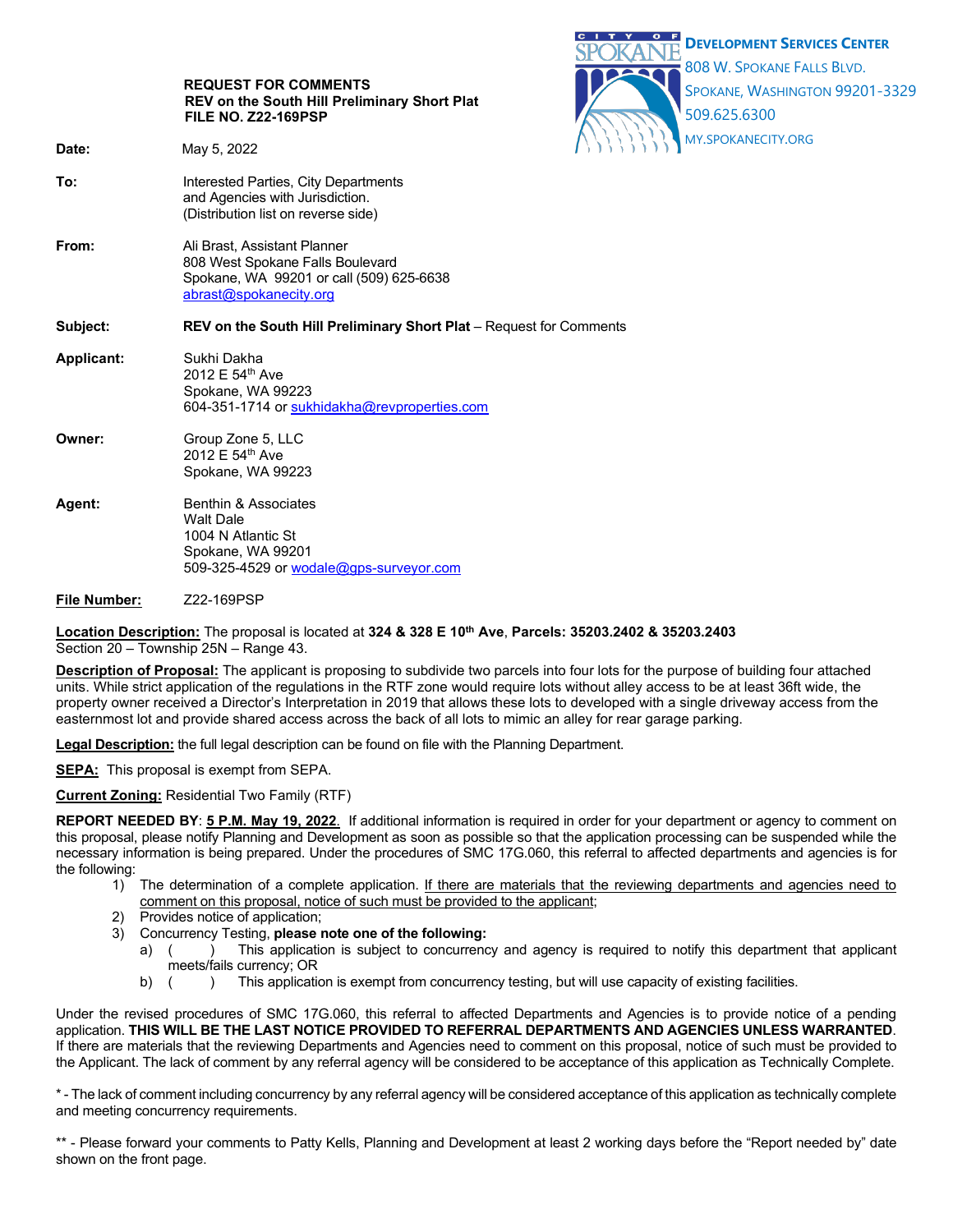## **DISTRIBUTION LIST FOR COMMENTS PROJECT NAME: "REV on the South Hill Preliminary Short Plat" FILE No.: Z22-169PSP**

## *E-mail Copies*

### **City Departments**

- Asset Management, Attn: Dave Steele
- Building Department, Attn: Dermott Murphy
- City Attorney, Attn: James Richman
- City Treasurer: Renee Robertson
- Code Enforcement, Attn: Luis Garcia
- Construction Management, Attn: Joel Graff\* \*\*
- Engineering Services, Attn: Dan Buller\* \*\*
- Fire Dept., Attn: Dave Kokot \*
- GIS, Attn: Steven Allenton
- Historic Preservation, Attn: Megan Duvall
- Integrated Capital Management, Attn: Marcia Davis\* \*\*
- Integrated Capital Management, Attn: Katherine Miller \* \*\*
- Library Services, Attn: Dana Dalrymple\*
- Neighborhood Services, Attn: ONS Team
- Parks Dept., Attn: Garrett Jones\*
- PCED, Attn: Johnnie Perkins
- Planning & Development, Attn: Kris Becker
- Planning & Development, Attn: Eldon Brown\*\*
- Planning & Development, Attn: Patty Kells\*
- Planning & Development, Attn: Louis Meuller
- Planning & Development, Attn: Mike Nilsson\*\*
- Planning & Development, Attn: Tami Palmquist
- Planning & Development, Attn: Erik Johnson
- Planning & Development, Attn: Joelie Eliason
- Police Department, Attn: Sgt Chuck Reisenauer\*
- Public Works, Attn: Scott Simmons
- Solid Waste, Attn: Scott Windsor
- Solid Waste, Attn: Rick Hughes\*
- Street Operations, Attn: Inga Note\*\*
- 
- Wastewater Management, Attn: Mike Morris\*\* • Wastewater Management, Attn: William Peacock\*\*
- Wastewater AWWTP, Attn: Mike Costner\*\*
- Water Department, Attn: Jim Sakamoto\*\*

## **County Departments**

- Spokane County Public Works, Attn: Scott Engelhard
- Spokane County Planning Department, Attn: Scott **Chesnev**
- Spokane County Engineering Dept., Attn: Gary Nyberg
- Spokane Regional Health District, Attn: Jon Sherve
- Spokane Regional Health District, Attn: Eric Meyer
- SRCAA, Attn: April Westby

# **Washington State Agencies**

- Department of Natural Resources, Attn: Dave Harsh
- Department of Natural Resources Aquatics
- Department of Natural Resources, Attn: SEPA Center
- Department of Commerce, Attn: Dave Anderson
- Department of Archaeology & Historic Preservation, Attn: Gretchen Kaehler
- Department of Ecology, Attn: Environmental Review **Section**
- Department of Ecology, Attn: Jacob McCann
- Department of Ecology, Eastern Region, Attn: David Moore, Wetlands/Shoreline
- Department of Transportation, Attn: Char Kay
	- Department of Transportation, Attn: Greg Figg
- Department of Fish & Wildlife, Attn: Habitat Program

#### **Other Agencies**

- American Medical Response, Attn: Lori Koch
- U.S. Army corps of Engineers, Attn: Jess Jordan
- Avista Utilities, Attn: Dave Chambers
- Avista Utilities, Attn: Lu Ann Weingart
- Avista Utilities, Attn: Eric Grainger
- Avista Utilities, Randy Myhre
- Cheney School District Operations, Attn: Jeff McClure
- City of Spokane Valley Planning, Attn: Lori Barlow
- City of Spokane Valley Planning, Attn: Mike Basinger
- District 81 Capital Projects, Attn: Candy Johnson
- Mead School District Facilities & Planning, Attn: Ned Wendle
- Spokane Aquifer Joint Board, Attn: Erin Casci
- Spokane Aquifer Joint Board, Attn: Tonilee Hanson
- Spokane Transit Authority, Attn: Gordon Howell
- Spokane Transit Authority, Attn: Mike Hynes
- Spokane Transit Authority, Attn: Kathleen Weinand
- Spokane Tribe of Indians, Attn: Jacki Corley
- Spokane Regional Transportation Council, Attn: Kevin **Wallace**
- Williams Northwest Pipeline, Attn: Michael Moore

### *Hard Copies*

### **Other Agencies**

- U.S. Postal Service, Attn: Postmaster
- Spokane Tribe of Indians, Attn: Randy Abrahamson (Section 20, Township 25N, Range 43 E.W.M.)